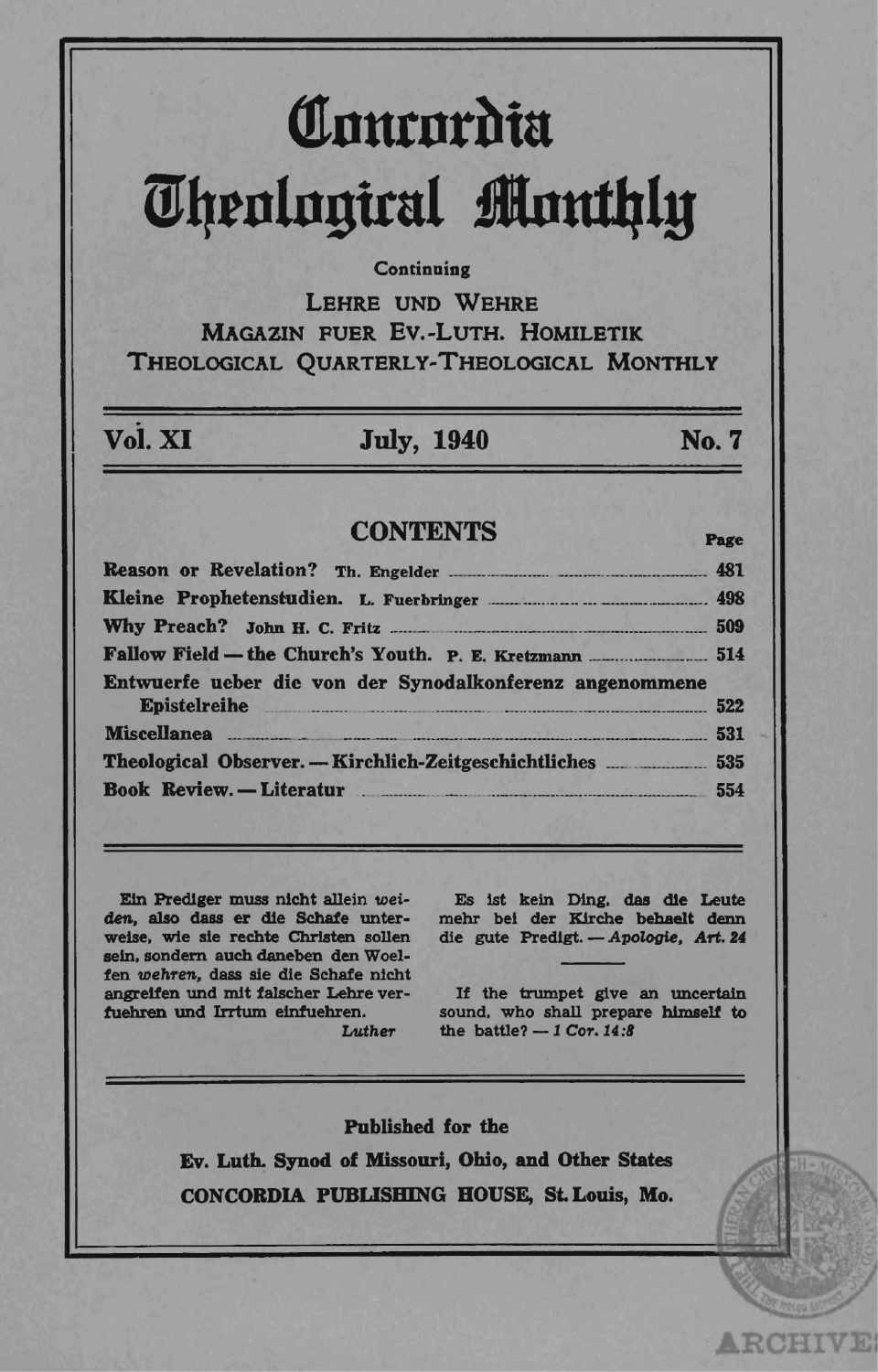## **Miscellanea**

#### Concerning Conscientious Objectors

The right of Lutherans to be conscientious objectors in time of war was voted unanimously by the executive board of the United Lutheran Church in America during its recent meeting in New York City. Dr. Frederick H. Knubel, President of the United Lutheran Church, presided.

In a "Statement on the Rights and Duties of the Christian Citizen in the Emergencies of War" the executive board expressed its belief that "the conscience of the individual, informed and inspired by the Word of God, is the final authority in determining conduct." In accordance, therefore, with this "principle of freedom of conscience" the board recognized "the individual right to conscientious objection to service in a war."

It was pointed out that this recognition does not necessarily "imply the Church's approval of such conscientious objection but does proclaim its devotion and respect for the Scriptural principle of the supreme moral responsibility of the individual conscience." Because the Church is "the exponent and defender of Christian principle," it must "respect and safeguard the Christian in his right to the honest exercise of that responsibility."

The board also pointed to obvious difficulties, "such as the abuse of the principle by hypocrites, using conscience as a cloak for cowardice." It was stated, however, that this does not "excuse the Church from its sacred obligation of defending the principle at stake." The Church, then, is challenged to exercise special care in judging the spirit and motives of those who claim conscientious objection.

The board made it clear, however, that  $-$  in accordance with the Church's confessions - it holds that war may on occasion be justified and that then the "Christian citizen is in duty bound to bear arms and to offer his life, if need be, in defense of his country."

The executive board also voted unanimous commendation of the joint protest issued last week by Dr. Knubel and Dr. Emanuel Poppen of Columbus, 0., President of the American Lutheran Church, in which they condemned President Roosevelt's appointment of Myron C. Taylor as a personal representative to the Vatican.

As a result of the criticism Dr. Knubel, together with a few other Protestant Church leaders, was called to Washington for a conference with the President. In reporting the result of this conference to the executive board, Dr. Knubel repeated President Roosevelt's assertion that this action ought not to be regarded as the initiation of formal diplomatic relationships between the United States and the Vatican. Dr. Knubel reported also that he had urged the President to make a public declaration of this fact as soon as possible. He was unable, however, to give details concerning the President's plan for peace because those who attended the conference were pledged to secrecy.

N. L. C. *Bulletin*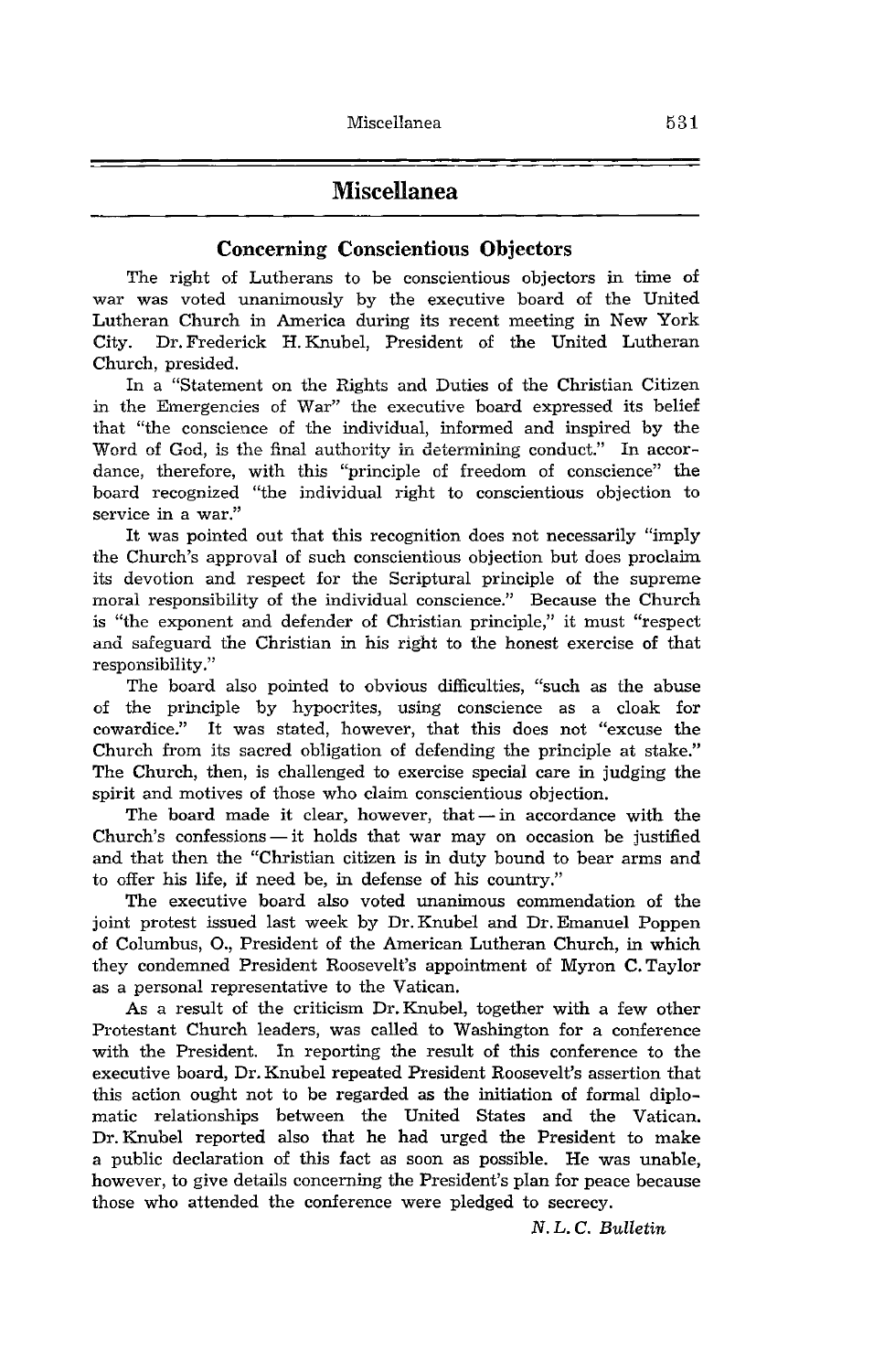#### 532 Miscellanea

#### "Need Not Be Divisive"

On account of the importance of the discussions going on now in our and other circles with respect to the resolutions which the Missouri Synod in 1938 passed concerning church-fellowship with the American Lutheran Church, it is proper that we should submit to our readers the concluding remarks of Prof. Martin Graebner, president of Concordia College, St. Paul, Minn., in his essay at the Southern Nebraska District convention of 1939. The paper dealt with Theses 22, 23, and 24 of Dr. Walther's treatise *The Evangelical Lutheran Church the True Visible Church of God on Em-th.* Thesis 24 reads: "The Evangelical Lutheran Church holds fellowship in confession and charity with all at one with it in faith, Eph. 4: 3." Concluding his remarks on this proposition as well as his essay in general, Professor Graebner analyzed the report of Committee No. 16 as presented to the convention of the Missouri Synod in 1938. We here reprint the last section of this analysis. In the printed report this section will be found p. 40 ff.

"This report of Committee No. 16 was discussed in four sessions and finally adopted and thus became a part of the synodical resolutions. We have already stated that for true unity it is necessary that all parties unite in a single declaration. We shall restrict our examination of these resolutions to the deviations in doctrine which have been described in this report as being not necessarily divisive of church-fellowship.

"We call attention first to the fact that the report does not say that a difference of doctrine is not divisive, but it says, 'It need not be divisive.' Every false opinion is divisive of church-fellowship if it is held with full knowledge of being contrary to the Word of God; but among otherwise orthodox Christians it is not divisive of fellowship. That is the correct understanding of the phrase 'need not be.' Now, then, we ask: If the American Lutheran Church really is orthodox in all matters with the exception of the points noted, did Synod do right in declaring them to be non-divisive of church-fellowship, or did Synod do wrong?

"We examine first the conversion of the Jews. That opinion is based on Rom. 11: 25, 26. 'For I would not, brethren, that ye should be ignorant of this mystery, lest ye should be wise in your own conceits, that blindness in part is happened to Israel until the fulness of the Gentiles be come in. And so all Israel shall be saved; as it is written, There shall come out of Sion the Deliverer and shall turn away ungodliness from Jacob.' We find no fault with our fathers who declare in *Lehre und Wehre,* 14: 'Im uebrigen stelle ich diese Annahme von der Interzession der Seligen in die Kategorie jener "wunderlichen Meinungen," wie z. B. die von der noch zu hoffenden grossen Judenbekehrung (welche sogar noch einen groesseren Schein von Schriftbeweis fuer sich hat als die vorliegende) usw., und sie wird niemand schaden, der nicht Konsequenzen daraus zieht. Wer so wie die Apologie, die Schmalkaldischen Artikel, wie Chemnitz und Carpzov und die *Confessio Wirtenbergensis* von Christi Amt, Rechtfertigung und den Gnadenmitteln zeugt und glaubt, mag diesen "Traum" immerhin behalten; deshalb ist er doch ein Christ und ein Lutheraner.' We translate as follows: 'As for the rest, I place the assumption of the intercession of the saints into the category of those queer notions as, for instance, that of the hoped-for great conversion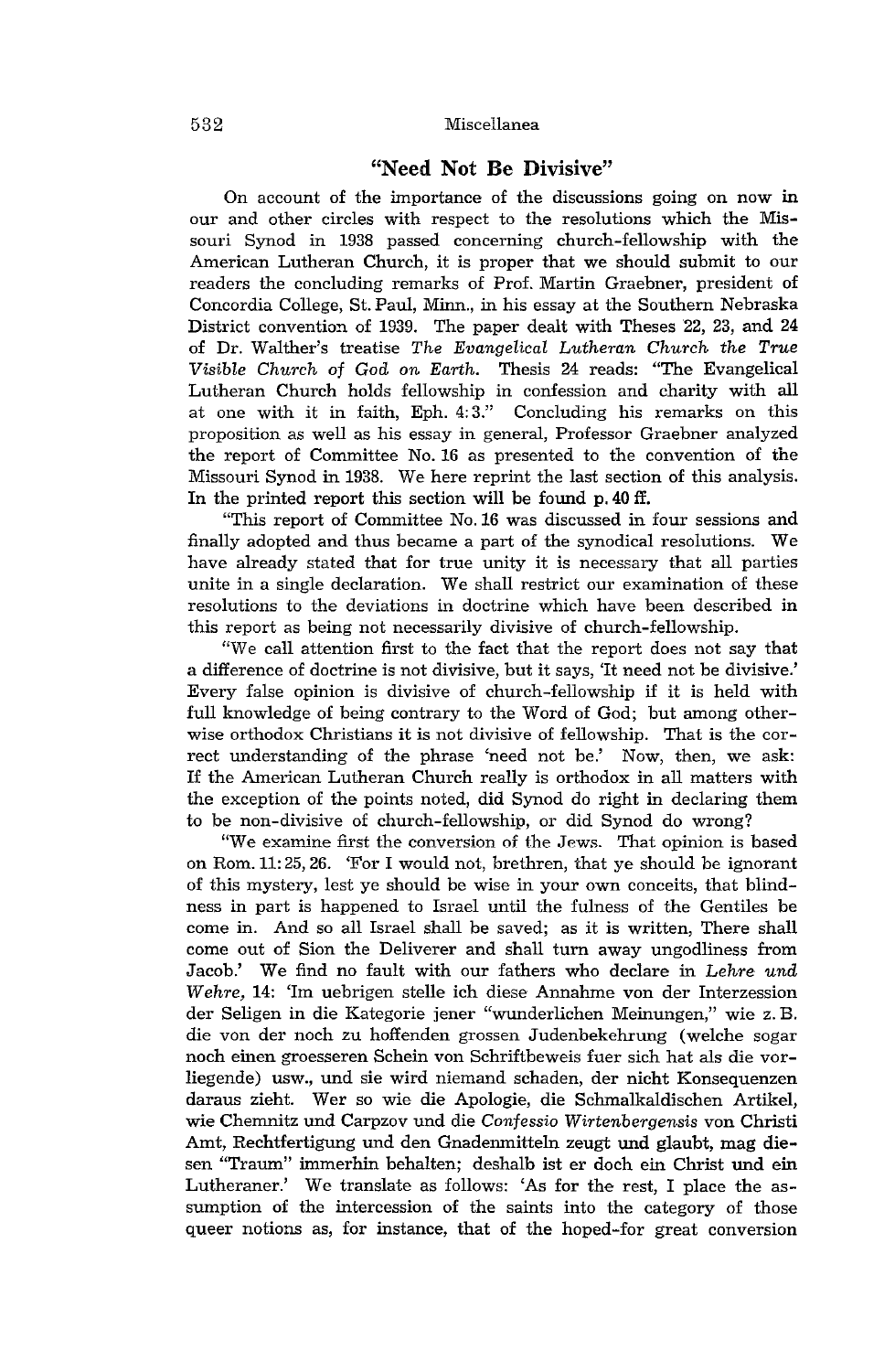Miscellanea 533

of the Jews, which has an even greater appearance of Scriptural proof in its favor than the one before us, etc., and it will harm nobody who does not draw consequences out of it. Whoever testifies and believes of Christ's office, of justification and the means of grace as does the Apology, the Smalcald Articles, Chemnitz, Carpzov, may, if he desires, keep this dream; in spite of that he is still a Christian and a Lutheran.'

"The conversion of the Jews is consistently rejected by our synodical writers, and yet it is called a queer notion and a dream having only the appearance of Scriptural proof, and our fathers declared this queer notion does not prevent a person from remaining an orthodox Lutheran.

"We now take up the doctrine concerning the physical resurrection of the martyrs. That is a view generally held by millennialists, and if any one draws from such doctrine of the resurrection of the martyrs the doctrine of the millennium, then he ceases to be a Lutheran theologian. We are speaking of people who reject the doctrine of the millennium and yet feel that the Holy Scriptures teach the resurrection of martyrs. Our committee declares that to be contrary to the doctrine of the general resurrection of the dead. It states that, if anyone should hold that view, it would not deprive him of his status as an orthodox Lutheran Christian. We do know that, although there is only one resurrection of the dead, yet we learn from Scripture that at the death of Christ many graves of the saints gave up their dead, that God, therefore, actually did resurrect some of His saints before the general resurrection of the dead. We shall furthermore find no fault with anyone who, for instance, will claim that Moses has been resurrected from the dead, as it would appear from his appearance on the Mount of Transfiguration. No one will, therefore, deny that God has resurrected some saints and no one will deny that He also has the power to do so in the future. And since God has already resurrected some saints, this goes to prove that the resurrection of some at an earlier time is not in conflict with the doctrine of the general resurrection of the dead. This declaration, then, simply states that, if some one should wish to believe on the basis of Rev. 20: 4 that God may do again what He did once, and if such person from such viewpoint does not draw consequences in conflict with Bible doctrines, he may still be regarded as an orthodox Lutheran theologian. Again we can find no fault with that statement.

"The fourth point, concerning the time in which the thousand years of Rev. 20 are fulfilled, has already been dealt with above.

"And finally we come to the point in the doctrine concerning the Church. In distinction from the other points, this point refers to a fundamental doctrine. If this expression 'the visible side of the Church' were pennitted to remain unexplained, some think it might give occasion to foster false doctrine, such as the Romanizing teaching which represents the Church as an external religious or social institution.

"The *Declaration* of the American Lutheran Church, however, accepts the doctrine of the Church as the invisible community of saints and would sanction the expression 'the visible side of the Church' only if by this visible side nothing else is meant than the use of the means of grace. We call the use of the means of grace a *mark* of the Church. And now some call it a visible side of the Church. They substitute for